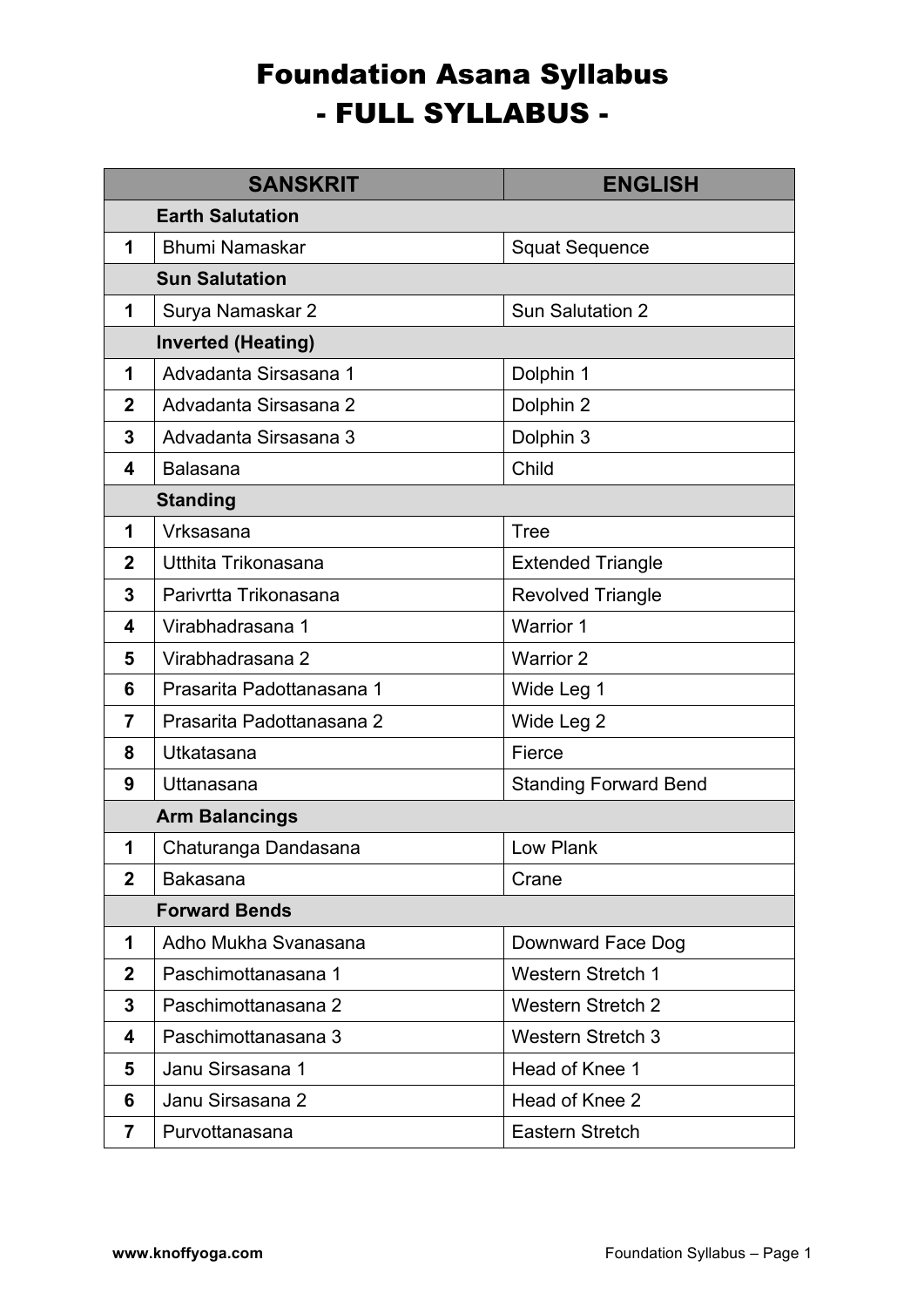| <b>Sitting</b>        |                               |                           |
|-----------------------|-------------------------------|---------------------------|
| 1                     | Adho Mukha Sukhasana          | Downward Face Easy        |
| $\mathbf{2}$          | Baddha Konasana               | <b>Bound Angle</b>        |
| 3                     | Adho Mukha Baddha Konasana    | D/ward Face Bound Angle   |
| 4                     | Parvatasana in Virasana       | Hands Over Head Hero      |
| 5                     | Adho Mukha Virasana           | Downward Face Hero        |
| <b>Abdominals</b>     |                               |                           |
| 1                     | Ardha Jathara Parivartanasana | <b>Half Cross</b>         |
| 2                     | Mudrasana                     | Crunches                  |
| <b>Twists</b>         |                               |                           |
| 1                     | Ardha Matsyendrasana 1        | Half Lord of the Fishes 1 |
| $\mathbf{2}$          | Malasana 1                    | Garland 1                 |
| 3                     | Malasana 2                    | Garland 2                 |
| <b>Backbends</b>      |                               |                           |
| 1                     | Bhujangasana                  | Cobra                     |
| $\overline{2}$        | Salamba Salabhasana           | <b>Supported Locust</b>   |
| 3                     | Makarasana                    | Crocodile                 |
| 4                     | Dhanurasana                   | <b>Bow</b>                |
| 5                     | Parsva Dhanurasana            | Side Bow                  |
| 6                     | Urdhva Mukha Svanasana        | <b>Upward Face Dog</b>    |
| 7                     | Urdhva Dhanurasana            | <b>Upward Bow</b>         |
|                       | <b>Inverted (Cooling)</b>     |                           |
| 1                     | Salamba Sarvangasana 1        | Shoulderstand 1           |
| $\mathbf{2}$          | Halasana                      | Plow                      |
| 3                     | Karnapidasana                 | Deaf Ear                  |
| 4                     | Matsyasana in Sukhasana       | Fish in Easy              |
| <b>Relaxation</b>     |                               |                           |
| 1                     | Savasana                      | Corpse                    |
| <b>TOTAL ASANA 46</b> |                               |                           |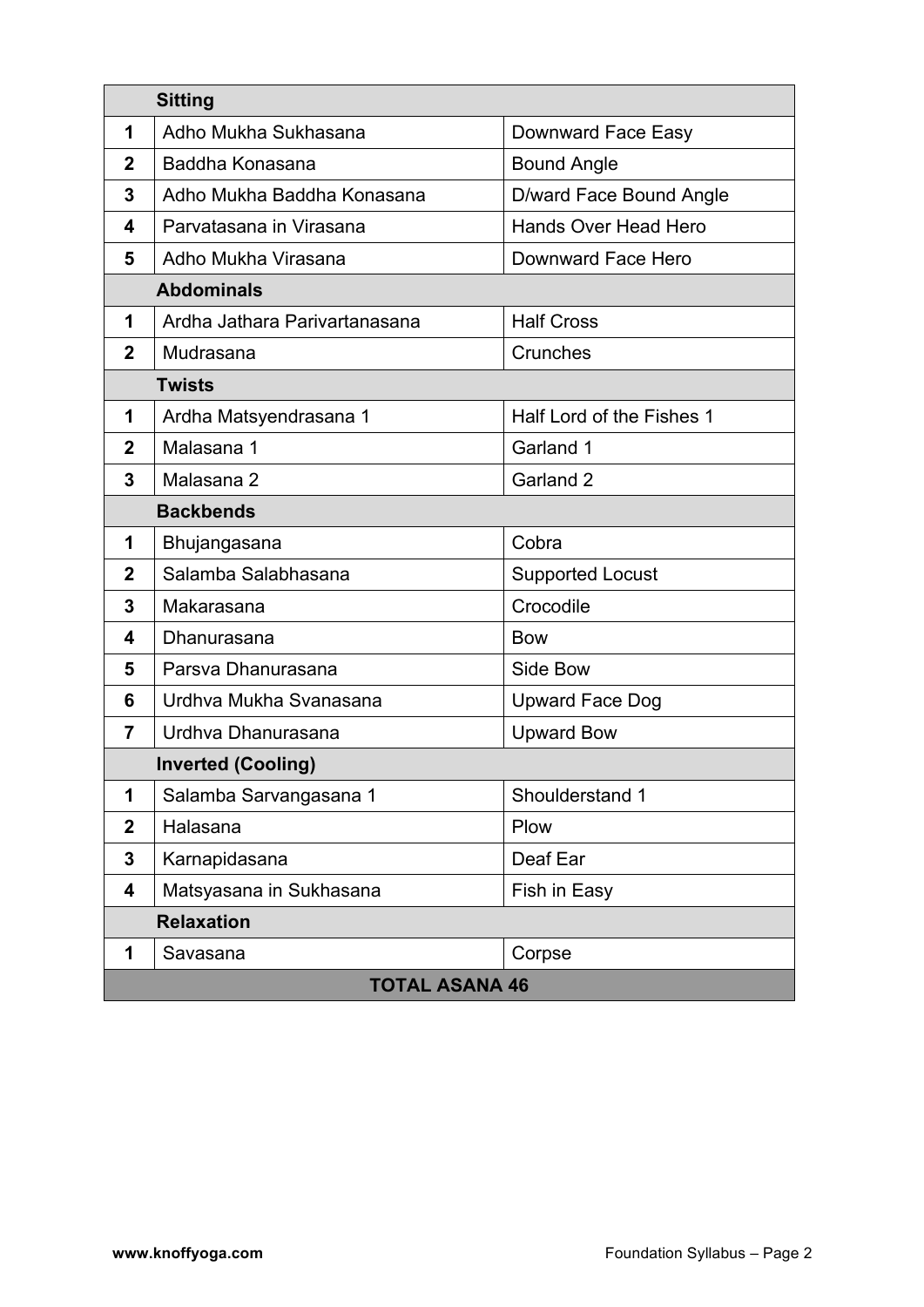## Foundation Asana Syllabus - DAY 1 SYLLABUS -

|              | <b>SANSKRIT</b>               | <b>ENGLISH</b>            |
|--------------|-------------------------------|---------------------------|
|              | <b>Earth Salutation</b>       |                           |
| 1            | <b>Bhumi Namaskar</b>         | <b>Squat Sequence</b>     |
|              | <b>Sun Salutation</b>         |                           |
| 1            | Surya Namaskar 2              | <b>Sun Salutation 2</b>   |
|              | <b>Inverted (Heating)</b>     |                           |
| 1            | Advadanta Sirsasana 1         | Dolphin 1                 |
| $\mathbf{2}$ | Advadanta Sirsasana 2         | Dolphin 2                 |
| 3            | Advadanta Sirsasana 3         | Dolphin 3                 |
| 4            | <b>Balasana</b>               | Child                     |
|              | <b>Standing</b>               |                           |
| 1            | Vrksasana                     | <b>Tree</b>               |
| $\mathbf{2}$ | Utthita Trikonasana           | <b>Extended Triangle</b>  |
| 3            | Parivrtta Trikonasana         | <b>Revolved Triangle</b>  |
| 4            | Virabhadrasana 1              | <b>Warrior 1</b>          |
| 5            | Virabhadrasana 2              | <b>Warrior 2</b>          |
|              | <b>Arm Balancings</b>         |                           |
| 1            | Chaturanga Dandasana          | Low Plank                 |
|              | <b>Forward Bends</b>          |                           |
| 1            | Adho Mukha Svanasana          | Downward Face Dog         |
| $\mathbf{2}$ | Paschimottanasana 1           | <b>Western Stretch 1</b>  |
| 3            | Paschimottanasana 2           | <b>Western Stretch 2</b>  |
| 4            | Paschimottanasana 3           | <b>Western Stretch 3</b>  |
|              | <b>Sitting</b>                |                           |
| 1            | Adho Mukha Sukhasana          | Downward Face Easy        |
| 2            | Baddha Konasana               | <b>Bound Angle</b>        |
| 3            | Adho Mukha Baddha Konasana    | D/ward Face Bound Angle   |
|              | <b>Abdominals</b>             |                           |
| 1            | Ardha Jathara Parivartanasana | <b>Half Cross</b>         |
|              | <b>Twists</b>                 |                           |
| 1            | Ardha Matsyendrasana 1        | Half Lord of the Fishes 1 |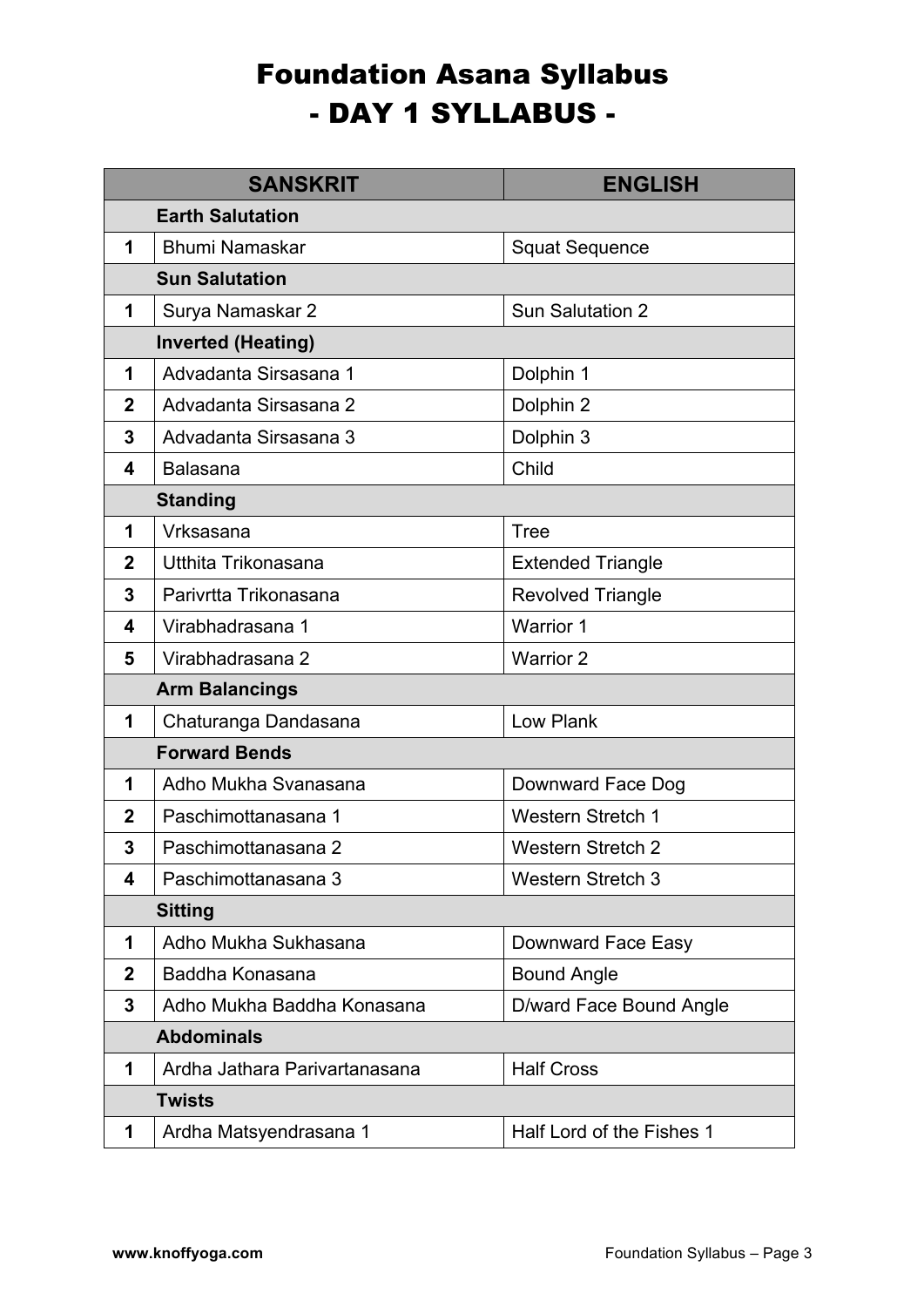| <b>Backbends</b>          |                         |                         |
|---------------------------|-------------------------|-------------------------|
| 1                         | Bhujangasana            | Cobra                   |
| 2                         | Salamba Salabhasana     | <b>Supported Locust</b> |
| 3                         | Makarasana              | Crocodile               |
| 4                         | Dhanurasana             | <b>Bow</b>              |
| 5                         | Parsva Dhanurasana      | Side Bow                |
| 6                         | Urdhva Mukha Svanasana  | <b>Upward Face Dog</b>  |
| $\overline{7}$            | Urdhva Dhanurasana      | <b>Upward Bow</b>       |
| <b>Inverted (Cooling)</b> |                         |                         |
| 1                         | Salamba Sarvangasana 1  | Shoulderstand 1         |
| $\mathbf{2}$              | Halasana                | Plow                    |
| 3                         | Karnapidasana           | Deaf Ear                |
| 4                         | Matsyasana in Sukhasana | Fish in Easy            |
| <b>Relaxation</b>         |                         |                         |
| 1                         | Savasana                | Corpse                  |
| <b>TOTAL ASANA 33</b>     |                         |                         |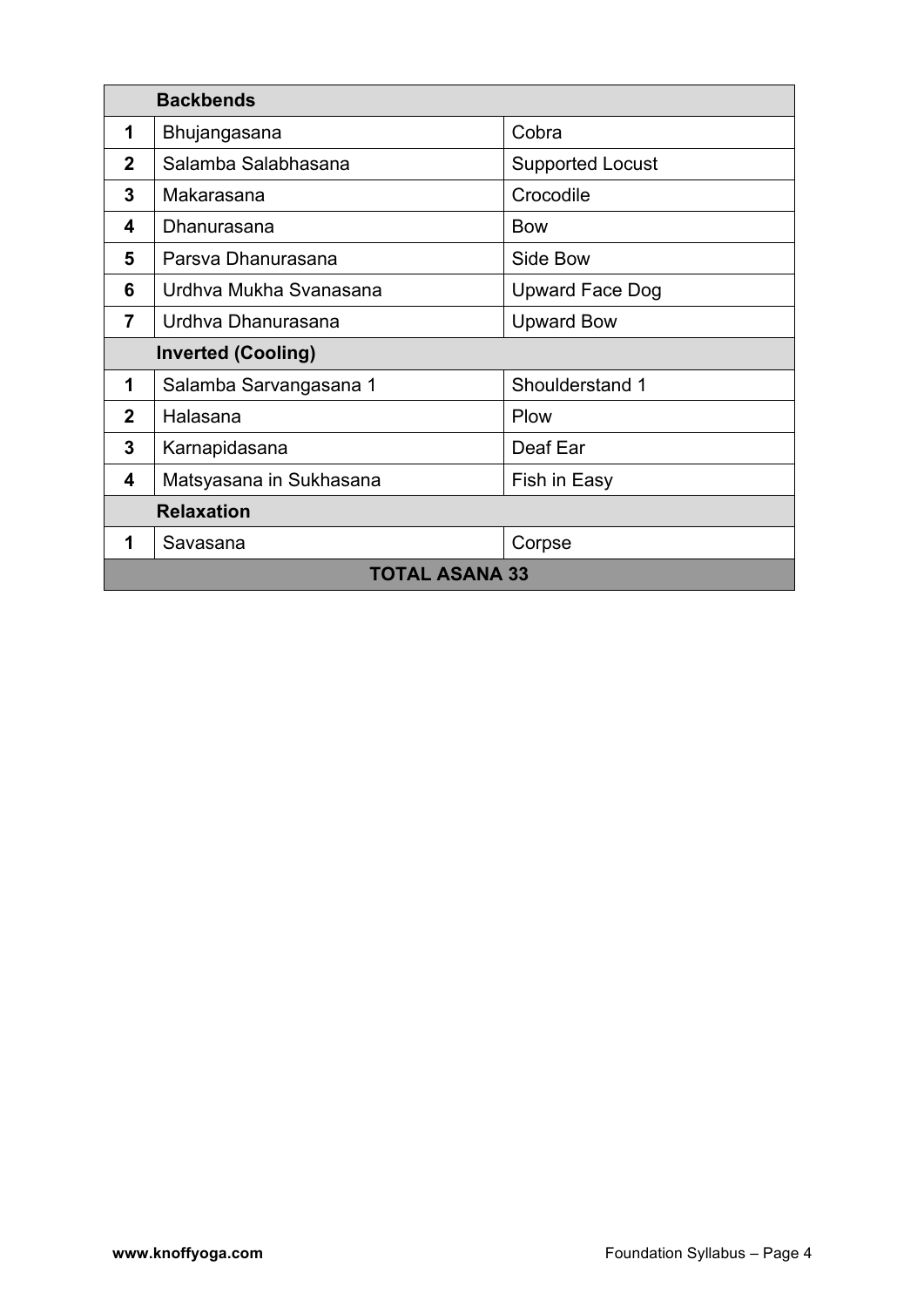## Foundation Asana Syllabus - DAY 2 SYLLABUS -

|                 | <b>SANSKRIT</b>           | <b>ENGLISH</b>               |  |
|-----------------|---------------------------|------------------------------|--|
|                 | <b>Earth Salutation</b>   |                              |  |
| 1               | <b>Bhumi Namaskar</b>     | <b>Squat Sequence</b>        |  |
|                 | <b>Sun Salutation</b>     |                              |  |
| 1               | Surya Namaskar 2          | <b>Sun Salutation 2</b>      |  |
|                 | <b>Inverted (Heating)</b> |                              |  |
| 1               | Advadanta Sirsasana 1     | Dolphin 1                    |  |
| $\mathbf{2}$    | Advadanta Sirsasana 2     | Dolphin 2                    |  |
| 3               | Advadanta Sirsasana 3     | Dolphin 3                    |  |
| 4               | <b>Balasana</b>           | Child                        |  |
| <b>Standing</b> |                           |                              |  |
| 1               | Prasarita Padottanasana 1 | Wide Leg 1                   |  |
| $\mathbf{2}$    | Prasarita Padottanasana 2 | Wide Leg 2                   |  |
| 3               | Utkatasana                | Fierce                       |  |
| 4               | Uttanasana                | <b>Standing Forward Bend</b> |  |
|                 | <b>Arm Balancings</b>     |                              |  |
| 1               | Bakasana                  | Crane                        |  |
|                 | <b>Forward Bends</b>      |                              |  |
| 1               | Adho Mukha Svanasana      | Downward Face Dog            |  |
| 2               | Janu Sirsasana 1          | Head of Knee 1               |  |
| 3               | Janu Sirsasana 2          | Head of Knee 2               |  |
| 4               | Purvottanasana            | Eastern Stretch              |  |
|                 | <b>Sitting</b>            |                              |  |
| 1               | Parvatasana in Virasana   | <b>Hands Over Head Hero</b>  |  |
| $\mathbf{2}$    | Adho Mukha Virasana       | Downward Face Hero           |  |
|                 | <b>Abdominals</b>         |                              |  |
| 1               | Mudrasana                 | Crunches                     |  |
|                 | <b>Twists</b>             |                              |  |
| 1               | Malasana 1                | Garland 1                    |  |
| $\mathbf{2}$    | Malasana 2                | Garland 2                    |  |